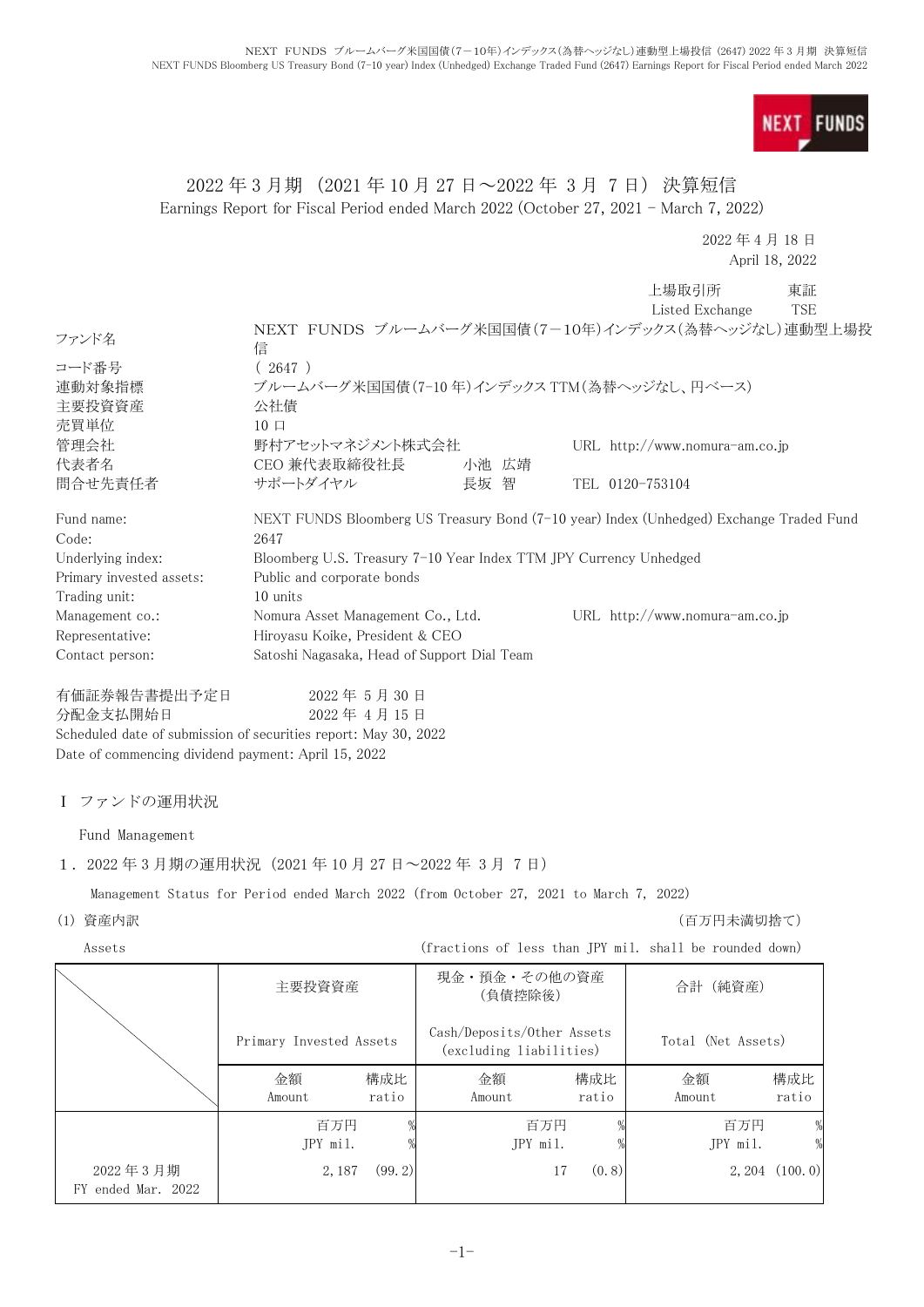#### (2) 設定・解約実績 (5) さんじょう あんしゃ インター・コンクリック (千口未満切捨て)

Creation and Redemption (fractions of less than one thousand units shall be rounded down)

|                                | 前特定期間末<br>発行済口数<br>No. of Issued Units<br>at End of Previous<br>Fiscal Period<br>(1) | 設定口数<br>No. of Units Created<br>(2) | 解約口数<br>No. of Units<br>Redeemed<br>$\left( \circledS \right)$ | 当特定期間末<br>発行済口数<br>No. of Issued Units<br>at End of Fiscal<br>Period<br>$(①+②-③)$ |
|--------------------------------|--------------------------------------------------------------------------------------|-------------------------------------|----------------------------------------------------------------|-----------------------------------------------------------------------------------|
| 2022年3月期<br>FY ended Mar. 2022 | 千口<br>'000 units                                                                     | 千口<br>'000 units<br>560             | 千口<br>'000 units<br>120                                        | 千口<br>'000 units<br>440                                                           |

(3) 基準価額

Net Asset Value

|                    | 総資産<br>Total Assets<br>$\mathcal{L}(\mathbb{D})$ | 負債<br>Liabilities<br>(②) | 純資産<br>Net Assets<br>$(Q(Q(-Q)))$ | 10 口当り基準価額<br>((3)/当特定期間末発行済口数)×10)<br>Net Asset Value per 10 units<br>$((\textcircled{3}/\text{No. of } I$ ssued Units at End of Fiscal<br>Period $)\times$ 10) |
|--------------------|--------------------------------------------------|--------------------------|-----------------------------------|------------------------------------------------------------------------------------------------------------------------------------------------------------------|
| 2022年3月期           | 百万円<br>JPY mil.<br>2, 209                        | 百万円<br>JPY mil.          | 百万円<br>JPY mil.<br>2, 204         | 円<br><b>JPY</b><br>50, 102                                                                                                                                       |
| FY ended Mar. 2022 |                                                  |                          |                                   |                                                                                                                                                                  |

#### (4) 分配金

Dividend Payment



2.会計方針の変更

Change in Accounting Policies

| (1) 会計基準等の改正に伴う変更                                           | 無 |     |
|-------------------------------------------------------------|---|-----|
| Changes accompanying revision to accounting standards, etc. |   | No. |
| ② ①以外の変更                                                    | 無 |     |
| Changes other than those in (1)                             |   | No. |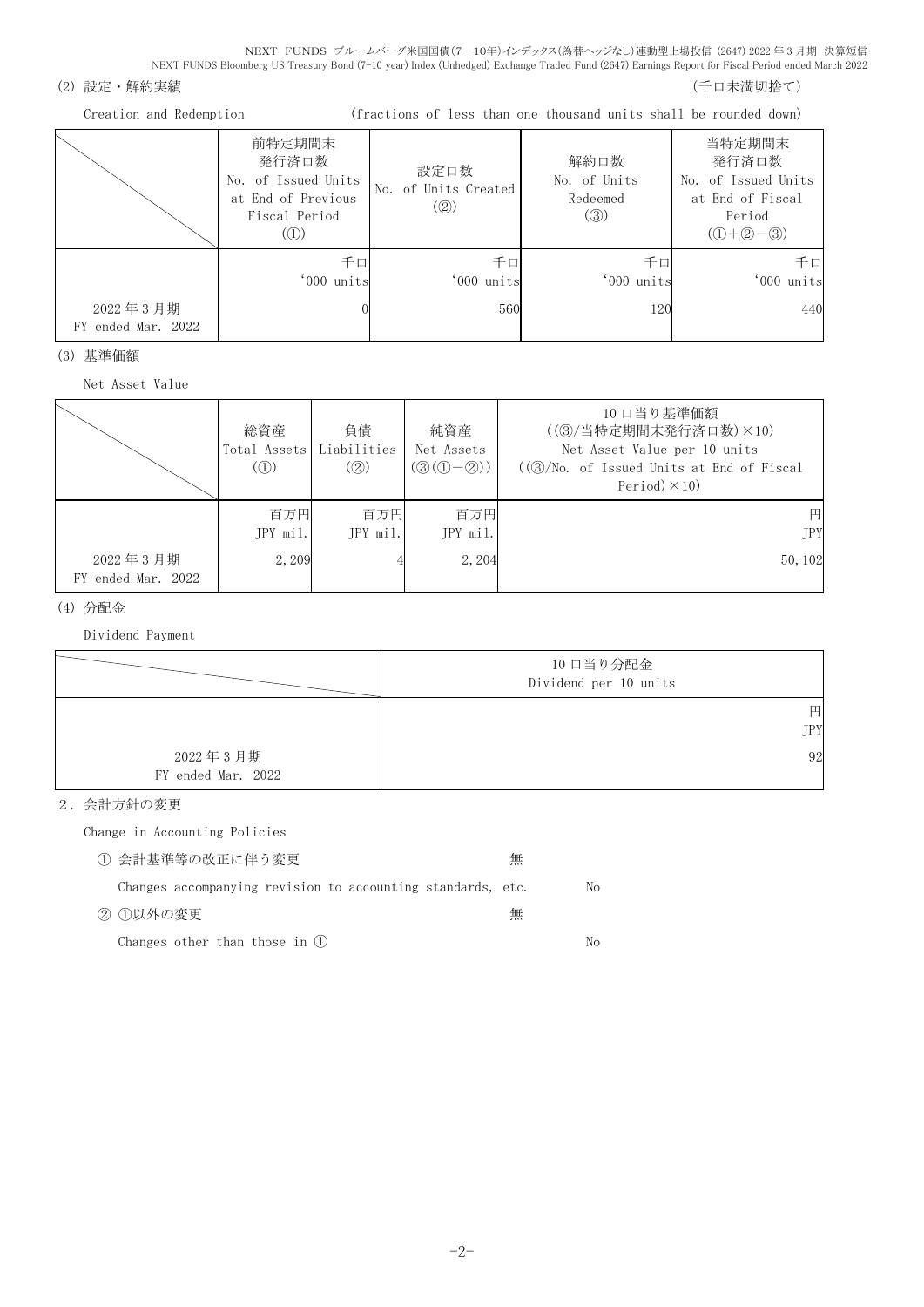## Ⅱ 財務諸表等 Financial Statements

# (1)【貸借対照表】 Balance Sheet

|                                          | (単位:円) (Unit:JPY)                                            |
|------------------------------------------|--------------------------------------------------------------|
|                                          | 当期<br>(2022年3月7日現在)<br>Present period<br>As of March 7, 2022 |
|                                          | 金額 Amount                                                    |
| 資産の部                                     |                                                              |
| Assets                                   |                                                              |
| 流動資産<br>Current assets                   |                                                              |
| 預金                                       |                                                              |
| Deposits                                 | 1, 923, 887                                                  |
| コール・ローン                                  |                                                              |
| Call loans                               | 2, 160, 332                                                  |
| 国債証券                                     |                                                              |
| Government bonds                         | 2, 187, 468, 725                                             |
| 派生商品評価勘定                                 |                                                              |
| Revaluation of derivatives               | 3,840                                                        |
| 未収入金                                     |                                                              |
| Accounts receivable - other              | 6, 020, 688                                                  |
| 未収利息                                     |                                                              |
| Accrued interest                         | 2, 752, 261                                                  |
| 前払費用                                     |                                                              |
| Prepaid expenses                         | 2, 951, 614                                                  |
| 差入委託証拠金                                  |                                                              |
| Margin deposits                          | 5, 936, 239                                                  |
| 流動資産合計                                   |                                                              |
| Total current assets                     | 2, 209, 217, 586                                             |
| 資産合計                                     |                                                              |
| Total assets                             | 2, 209, 217, 586                                             |
| 負債の部                                     |                                                              |
| Liabilities                              |                                                              |
| 流動負債                                     |                                                              |
| Current liabilities                      |                                                              |
| 派生商品評価勘定                                 | 36, 280                                                      |
| Revaluation of derivatives               |                                                              |
| 未払収益分配金                                  | 4, 048, 000                                                  |
| Unpaid dividends                         |                                                              |
| 未払受託者報酬                                  | 106,501                                                      |
| Trustee fees payable                     |                                                              |
| 未払委託者報酬                                  | 447, 263                                                     |
| Investment trust management fees payable |                                                              |
| その他未払費用                                  | 79,833                                                       |
| Other accrued expenses                   |                                                              |
| 流動負債合計                                   | 4, 717, 877                                                  |
| Total current liabilities                |                                                              |
| 負債合計                                     | 4, 717, 877                                                  |
| Total liabilities                        |                                                              |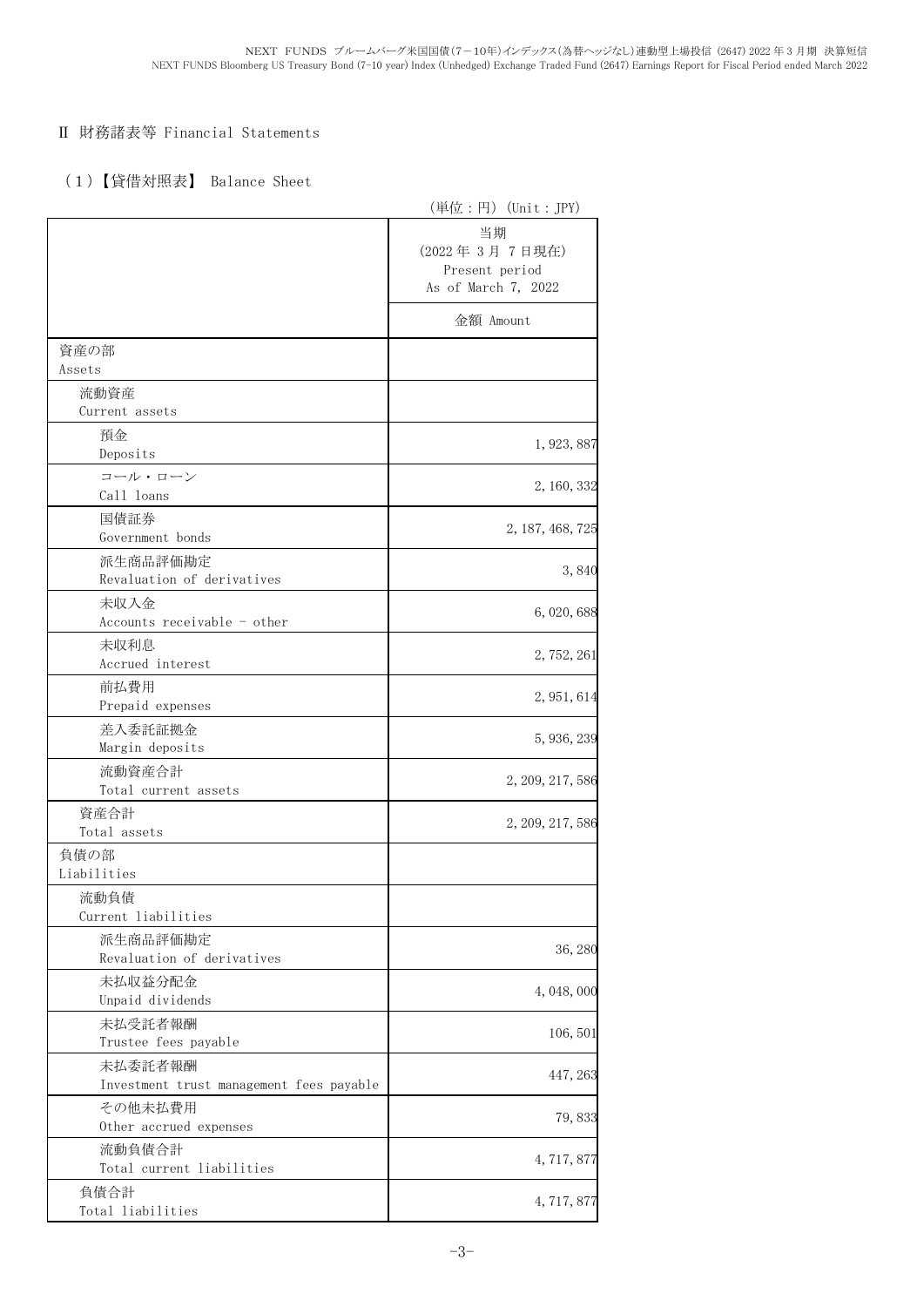| 純資産の部                                                 |                  |
|-------------------------------------------------------|------------------|
| Net assets                                            |                  |
| 元本等                                                   |                  |
| Principal and other                                   |                  |
| 元本<br>Principal                                       | 2, 200, 000, 000 |
| 剰余金<br>Surplus                                        |                  |
| 期末剰余金又は期末欠損金(△)<br>Surplus (deficit) at end of period | 4, 499, 709      |
| (分配準備積立金)<br>(Reserve for distribution)               | 10,040           |
| 元本等合計<br>Total principal and other                    | 2, 204, 499, 709 |
| 純資産合計<br>Total net assets                             | 2, 204, 499, 709 |
| 負債純資産合計<br>Total liabilities and net assets           | 2, 209, 217, 586 |

# (2)【損益及び剰余金計算書】 Statement of Income and Retained Earnings

|                                                                               | (単位:円)(Unit:JPY)                                                                                        |
|-------------------------------------------------------------------------------|---------------------------------------------------------------------------------------------------------|
|                                                                               | 当期<br>2021年10月27日<br>自<br>至<br>2022年3月7日<br>Present period<br>From October 27, 2021<br>to March 7, 2022 |
|                                                                               | 金額 Amount                                                                                               |
| 営業収益<br>Operating revenue                                                     |                                                                                                         |
| 受取利息<br>Interest income                                                       | 5, 370, 773                                                                                             |
| 有価証券売買等損益<br>Profit and loss on buying and selling of<br>securities and other | 5, 056, 071                                                                                             |
| 派生商品取引等損益<br>Profit and loss on dealing of derivatives                        | $\triangle$ 1, 000, 905                                                                                 |
| 為替差損益<br>Foreign exchange gains or losses                                     | 9,036,303                                                                                               |
| 営業収益合計<br>Total operating revenue                                             | 18, 462, 242                                                                                            |
| 営業費用<br>Operating expenses                                                    |                                                                                                         |
| 支払利息<br>Interest expenses                                                     | 4, 143                                                                                                  |
| 受託者報酬<br>Trustee fees                                                         | 106, 501                                                                                                |
| 委託者報酬<br>Investment trust management fees                                     | 447, 263                                                                                                |
| その他費用<br>Other expenses                                                       | 754,826                                                                                                 |
| 営業費用合計<br>Total operating expenses                                            | 1, 312, 733                                                                                             |
| 営業利益又は営業損失(△)                                                                 | 17, 149, 509                                                                                            |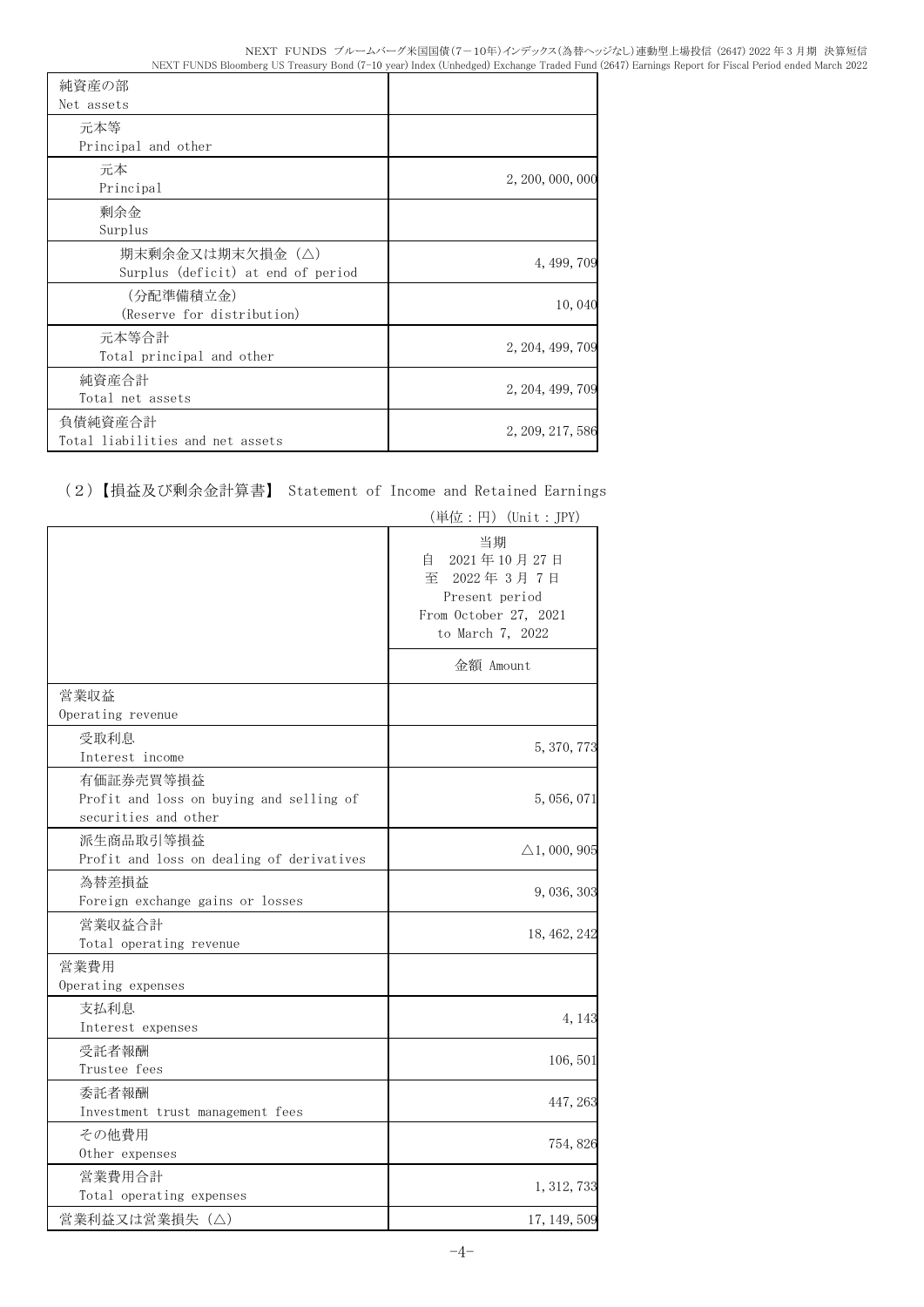| Operating profit (loss)                                                                                               |              |
|-----------------------------------------------------------------------------------------------------------------------|--------------|
| 経常利益又は経常損失(△)<br>Ordinary profit (loss)                                                                               | 17, 149, 509 |
| 当期純利益又は当期純損失 (△)<br>Profit (loss)                                                                                     | 17, 149, 509 |
| 一部解約に伴う当期純利益金額の分配額又は一部解<br>約に伴う当期純損失金額の分配額(△)<br>Distribution of profit loss from partial<br>redemptions              |              |
| 期首剰余金又は期首欠損金(△)<br>Surplus (deficit) at beginning of period                                                           |              |
| 剰余金増加額又は欠損金減少額<br>Increase in surplus or decrease in deficit                                                          |              |
| 剰余金減少額又は欠損金増加額<br>Decrease in surplus or increase in deficit                                                          | 8,601,800    |
| 当期一部解約に伴う剰余金減少額又は欠損金増<br>加額<br>Decrease in surplus or increase in deficit<br>from partial redemptions                 | 4, 370, 000  |
| 当期追加信託に伴う剰余金減少額又は欠損金増<br>加額<br>Decrease in surplus or increase in deficit<br>from additional subscriptions for period | 4, 231, 800  |
| 分配金<br>Dividends                                                                                                      | 4, 048, 000  |
| 期末剰余金又は期末欠損金(△)<br>Surplus (deficit) at end of period                                                                 | 4, 499, 709  |

# (3)【注記表】

(重要な会計方針に係る事項に関する注記)

| 1. 運用資産の評価基準及び評価方法 | 国債証券                                                                                        |
|--------------------|---------------------------------------------------------------------------------------------|
|                    | 原則として時価で評価しております。                                                                           |
|                    | 時価評価にあたっては、価格情報会社の提供する価額等で評価しております。                                                         |
|                    | 先物取引                                                                                        |
|                    | 計算日に知りうる直近の日の主たる取引所の発表する清算値段又は最終相場で評価<br>しております。                                            |
|                    | 為替予約取引                                                                                      |
|                    | 計算日において予約為替の受渡日の対顧客先物相場の仲値で評価しております。                                                        |
| 算基準                | 2.外貨建資産・負債の本邦通貨への換信託財産に属する外貨建資産・負債の円換算は、原則として、わが国における特定 <br> 期間末日の対顧客電信売買相場の仲値によって計算しております。 |
| 3.費用・収益の計上基準       | 有価証券売買等損益                                                                                   |
|                    | 約定日基準で計上しております。                                                                             |
|                    | 派生商品取引等損益                                                                                   |
|                    | 約定日基準で計上しております。                                                                             |
|                    | 為替差損益                                                                                       |
|                    | 約定日基準で計上しております。                                                                             |
| 足説明                | 4.金融商品の時価等に関する事項の補金融商品の時価の算定においては一定の前提条件等を採用しているため、異なる前 <br> 提条件等によった場合、当該価額が異なることもあります。    |
|                    | また、デリバティブ取引に関する契約額等は、あくまでもデリバティブ取引におけ                                                       |
|                    | る名目的な契約額または計算上の想定元本であり、当該金額自体がデリバティブ取                                                       |
|                    | 引の市場リスクの大きさを示すものではありません。                                                                    |
| 5.その他              | 当該財務諸表の特定期間は、2021 年 10 月 27 日から 2022 年 3月 7日までとなって <br>おります。                                |

(重要な会計上の見積りに関する注記)

該当事項はありません。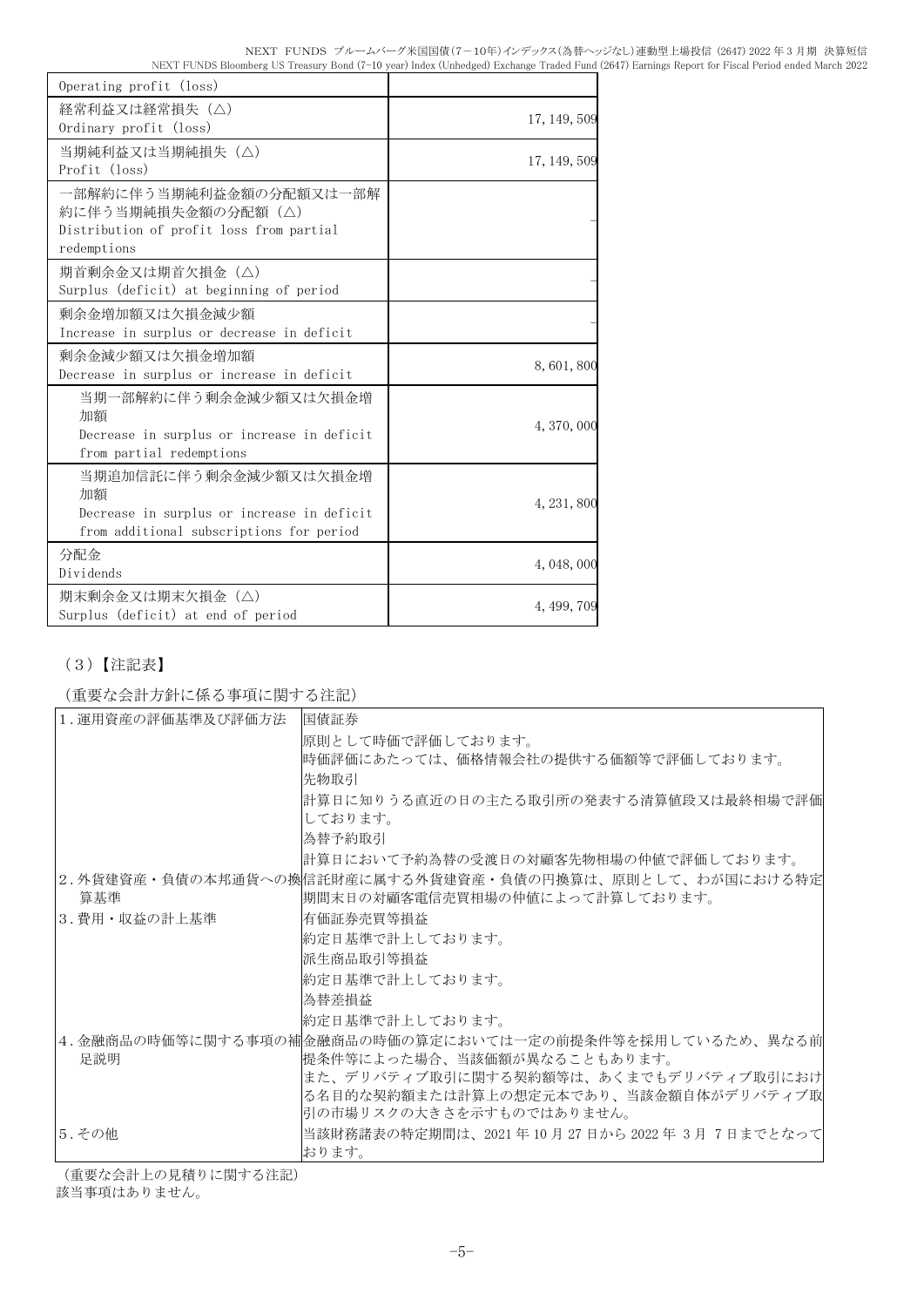NEXT FUNDS ブルームバーグ米国国債(7-10年)インデックス(為替ヘッジなし)連動型上場投信 (2647) 2022 年 3 月期 決算短信 NEXT FUNDS Bloomberg US Treasury Bond (7-10 year) Index (Unhedged) Exchange Traded Fund (2647) Earnings Report for Fiscal Period ended March 2022

### (貸借対照表に関する注記)

|                                                                                                                                                         | 当期                  |                       |
|---------------------------------------------------------------------------------------------------------------------------------------------------------|---------------------|-----------------------|
|                                                                                                                                                         | 2022年3月7日現在         |                       |
| 特定期間の末日における受益権の総数<br>$1$ .                                                                                                                              |                     |                       |
|                                                                                                                                                         |                     | 440,000 口             |
| 特定期間の末日における1単位当たりの純資産の額<br>$2$ .                                                                                                                        |                     |                       |
| 1口当たり純資産額                                                                                                                                               |                     | 5,010.2円              |
| (10 口当たり純資産額)                                                                                                                                           |                     | $(50, 102 \text{ H})$ |
| (損益及び剰余金計算書に関する注記)                                                                                                                                      |                     |                       |
|                                                                                                                                                         | 当期                  |                       |
|                                                                                                                                                         | 自 2021年10月27日       |                       |
| 1.分配金の計算過程                                                                                                                                              | 至 2022年3月7日         |                       |
| 2021年10月27日から2022年3月7日まで                                                                                                                                |                     |                       |
| 項目                                                                                                                                                      |                     |                       |
| 当期配当等収益額                                                                                                                                                | A                   | 5,366,630円            |
|                                                                                                                                                         | B                   | 0 <sub>1</sub>        |
| 分配準備積立金                                                                                                                                                 |                     |                       |
| 配当等収益合計額                                                                                                                                                | $C=A+B$             | 5,366,630円            |
| 経費                                                                                                                                                      | $\mathbb{D}$        | 1,308,590円            |
| 収益分配可能額                                                                                                                                                 | $E=C-D$             | 4,058,040円            |
| 収益分配金                                                                                                                                                   | $\mathsf{F}$        | 4,048,000円            |
| 次期繰越金(分配準備積立金)                                                                                                                                          | $G = E - F$         | 10,040円               |
| 口数                                                                                                                                                      | H                   | 440,000 口             |
| 10 口当たり分配金                                                                                                                                              | $I = F/H \times 10$ | 92円                   |
| 2. その他費用<br>その他費用のうち673,249円は、上場に係る費用であります。                                                                                                             |                     |                       |
| 3. 追加情報<br>2016年1月29日の日本銀行による「マイナス金利付き量的・質的金融緩和」の導入発表後、国内短期金融市場<br>では利回り水準が低下しております。この影響により、利息に相当する額を当ファンドが実質的に負担する場<br>合には受取利息のマイナスまたは支払利息として表示しております。 |                     |                       |

### (金融商品に関する注記)

(1)金融商品の状況に関する事項

| 当期                                                                                                                                                          |
|-------------------------------------------------------------------------------------------------------------------------------------------------------------|
| 自 2021年10月27日                                                                                                                                               |
| 至 2022年 3月 7日                                                                                                                                               |
| 1. 金融商品に対する取組方針                                                                                                                                             |
| 当ファンドは、投資信託及び投資法人に関する法律第2条第4項に定める証券投資信託であり、信託約款に規定する運用<br>の基本方針に従い、有価証券等の金融商品に対して投資として運用することを目的としております。                                                     |
| 2. 金融商品の内容及びその金融商品に係るリスク                                                                                                                                    |
| 当ファンドが保有する金融商品の種類は、有価証券、デリバティブ取引、コール・ローン等の金銭債権及び金銭債務であ<br>ります。                                                                                              |
| 当ファンドが保有する有価証券の詳細は、(その他の注記)の2 有価証券関係に記載しております。                                                                                                              |
| にれらは、金利変動リスク、為替変動リスクなどの市場リスク、信用リスク及び流動性リスクにさらされております。<br>当ファンドは、信託財産に属する資産の効率的な運用に資することを目的として、債券先物取引を行っております。当該<br>デリバティブ取引は、対象とする債券・金利等に係る価格変動リスクを有しております。 |
| 当ファンドは、信託財産に属する資産の効率的な運用に資することを目的として、為替予約取引を行っております。当該<br>デリバティブ取引は、対象とする為替等に係る価格変動リスクを有しております。                                                             |
| 3.金融商品に係るリスク管理体制<br>委託会社においては、独立した投資リスク管理に関する委員会を設け、パフォーマンスの考査及び運用リスクの管理を行<br>なっております。<br>○市場リスクの管理                                                         |
| 市場リスクに関しては、資産配分等の状況を常時、分析・把握し、投資方針に沿っているか等の管理を行なっております。<br>○信用リスクの管理                                                                                        |
| 信用リスクに関しては、発行体や取引先の財務状況等に関する情報収集・分析を常時、継続し、格付等の信用度に応じた組                                                                                                     |
| $-\mathcal{L}$                                                                                                                                              |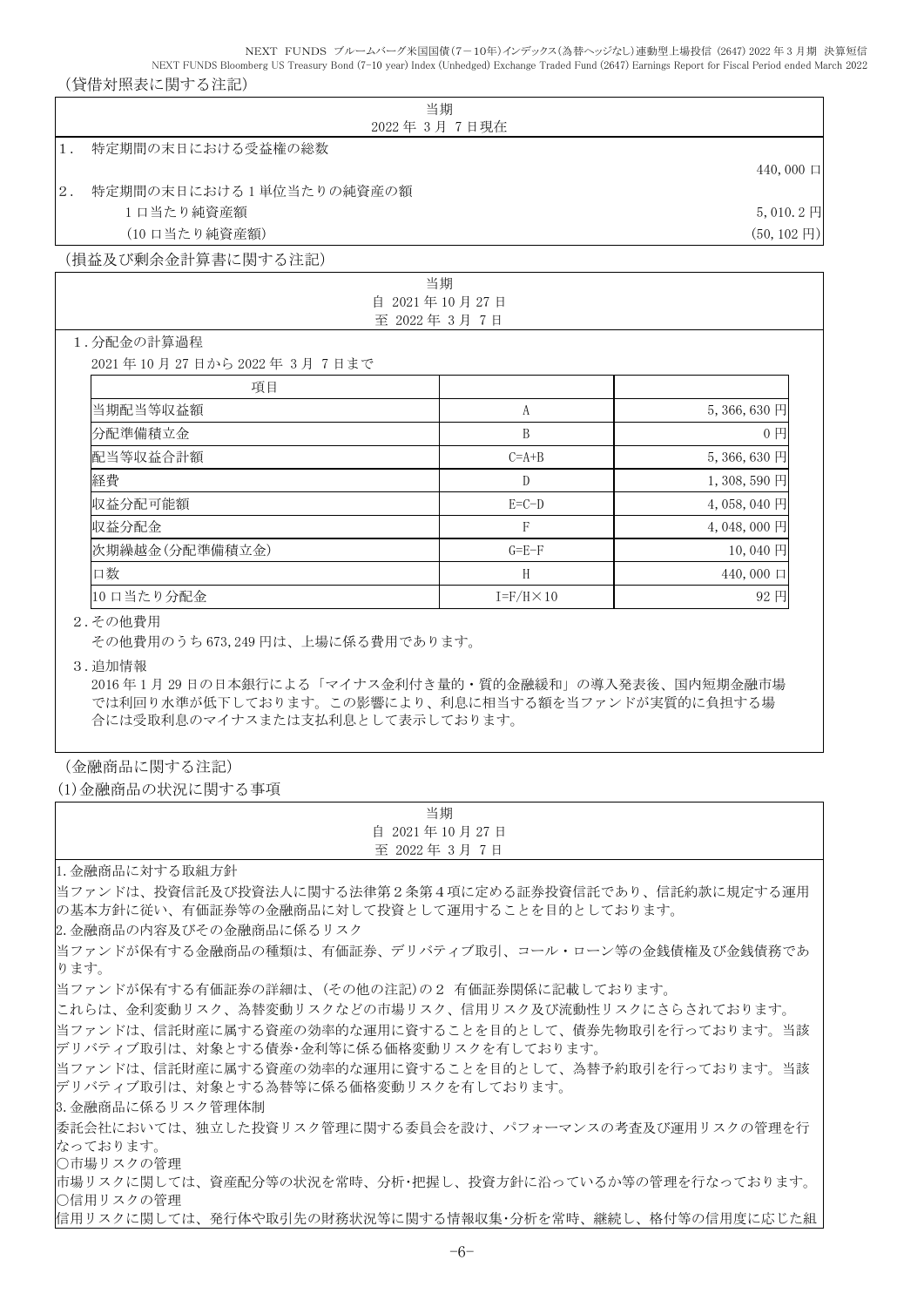NEXT FUNDS ブルームバーグ米国国債(7-10年)インデックス(為替ヘッジなし)連動型上場投信 (2647) 2022 年 3 月期 決算短信 NEXT FUNDS Bloomberg US Treasury Bond (7-10 year) Index (Unhedged) Exchange Traded Fund (2647) Earnings Report for Fiscal Period ended March 2022 入制限等の管理を行なっております。

○流動性リスクの管理

流動性リスクに関しては、必要に応じて市場流動性の状況を把握し、取引量や組入比率等の管理を行なっております。

(2)金融商品の時価等に関する事項

| 当期                                                   |
|------------------------------------------------------|
| 2022年3月7日現在                                          |
| 1. 貸借対照表計上額、時価及び差額                                   |
| 貸借対照表上の金融商品は原則としてすべて時価で評価しているため、貸借対照表計上額と時価との差額はありませ |
| $\lambda$                                            |
| 2. 時価の算定方法                                           |
| 国債証券                                                 |
| (重要な会計方針に係る事項に関する注記)に記載しております。                       |
| 派生商品評価勘定                                             |
| デリバティブ取引については、(その他の注記)の 3 デリバティブ取引関係に記載しております。       |
| コール・ローン等の金銭債権及び金銭債務                                  |
| これらの科目は短期間で決済されるため、帳簿価額は時価と近似していることから、当該帳簿価額を時価としており |
| ます。                                                  |
| (関連当事者との取引に関する注記)                                    |

| 当期                                                     |
|--------------------------------------------------------|
| 自 2021年10月27日                                          |
| 至 2022年 3月 7日                                          |
| 市場価格その他当該取引に係る公正な価格を勘案して、一般の取引条件と異なる関連当事者との取引は行なわれていない |
| た いっ オル 申 百 い マ ギ いナ エリ                                |

ため、該当事項はございません。

#### (その他の注記) 1 元本の移動

|           | 当期            |                   |
|-----------|---------------|-------------------|
|           | 自 2021年10月27日 |                   |
|           | 至 2022年3月7日   |                   |
| 期首元本額     |               | $-\mathbb{H}$     |
| 期中追加設定元本額 |               | $2,800,000,000$ 円 |
| 期中一部解約元本額 |               | 600,000,000円      |
| .         |               |                   |

2 有価証券関係

売買目的有価証券

| 種類   | 当期<br>自 2021年10月27日<br>至 2022年3月7日 |
|------|------------------------------------|
|      | 損益に含まれた評価差額(円)                     |
| 国債証券 | 3,720,718                          |
| 合計   | 3, 720, 718                        |

3 デリバティブ取引関係

## デリバティブ取引の契約額等、時価及び評価損益

|           | 当期(2022年3月7日現在) |       |               |                     |  |
|-----------|-----------------|-------|---------------|---------------------|--|
| 種類        | 契約額等 (円)        |       |               |                     |  |
|           |                 | うち1年超 | 時価 (円)        | 評価損益 (円)            |  |
| 市場取引      |                 |       |               |                     |  |
| 債券先物取引    |                 |       |               |                     |  |
| 買建        | 147, 872, 588   |       | 147, 836, 643 | $\triangle$ 35, 945 |  |
| 市場取引以外の取引 |                 |       |               |                     |  |
| 為替予約取引    |                 |       |               |                     |  |
| 買建        | 92, 008, 000    |       | 92, 011, 840  | 3,840               |  |
| 米ドル       | 92, 008, 000    |       | 92, 011, 840  | 3,840               |  |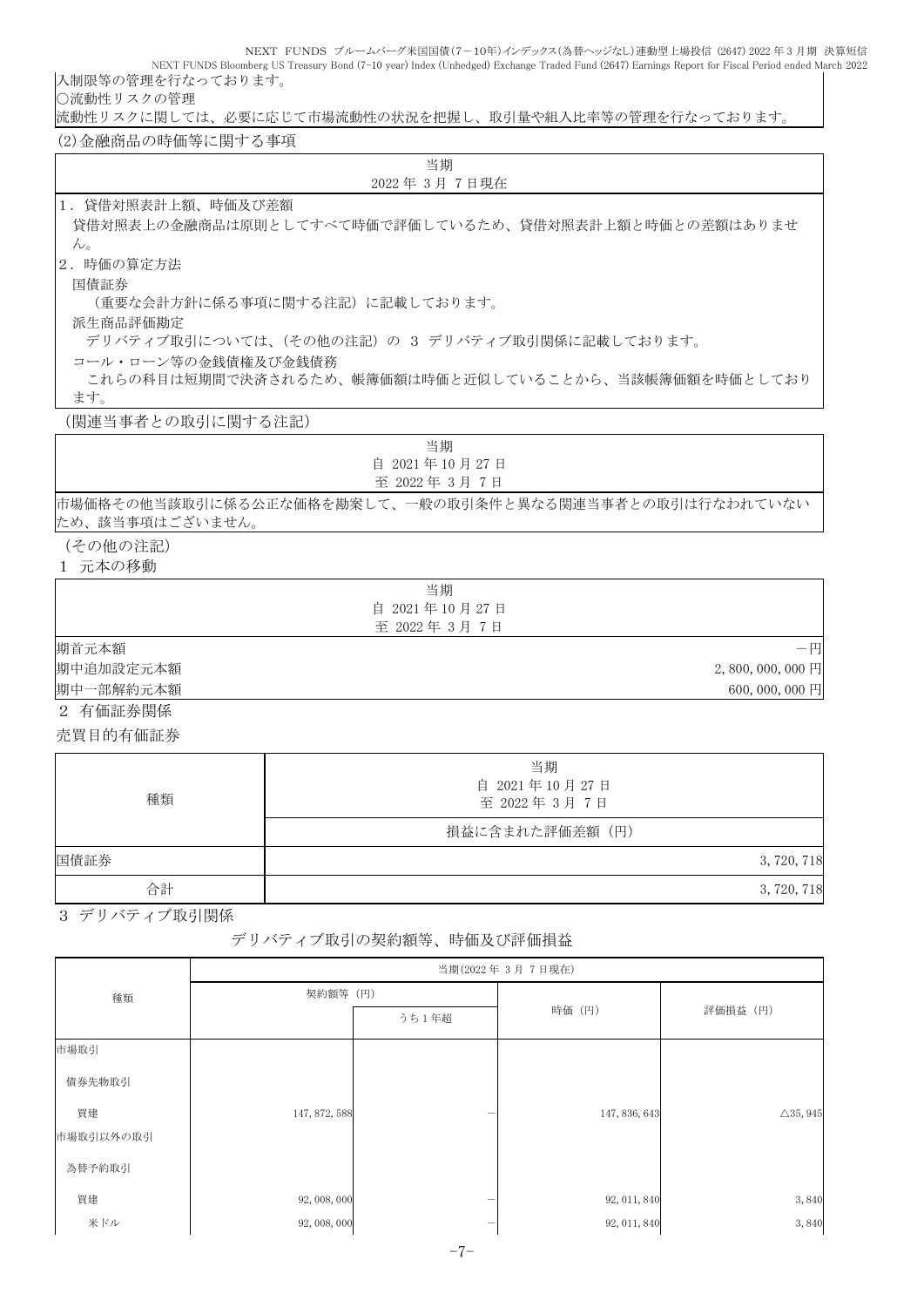| 売建  | 5,750,535 | $\overline{\phantom{0}}$ | 5,750,870 | $\triangle 335$     |
|-----|-----------|--------------------------|-----------|---------------------|
| 米ドル | 5,750,535 |                          | 5,750,870 | $\triangle 335$     |
| 合計  |           |                          | –         | $\triangle$ 32, 440 |

(注)時価の算定方法

1先物取引

外国先物取引について

先物の評価においては、計算日に知りうる直近の日の主たる取引所の発表する清算値段又は最終相場で評価してお ります。

- 2為替予約取引
	- 1)計算日において対顧客先物相場の仲値が発表されている外貨については以下のように評価しております。

①計算日において為替予約の受渡日(以下「当該日」といいます)の対顧客先物相場の仲値が発表されている場合 は、当該為替予約は当該仲値で評価しております。

②計算日において当該日の対顧客先物相場の仲値が発表されていない場合は、以下の方法によっております。

- ・計算日に当該日を超える対顧客先物相場が発表されている場合には、当該日に最も近い前後二つの対顧客先物 相場の仲値をもとに計算したレートを用いております。
- ・計算日に当該日を超える対顧客先物相場が発表されていない場合には、当該日に最も近い発表されている対顧 客先物相場の仲値を用いております。
- 2)計算日に対顧客先物相場の仲値が発表されていない外貨については、計算日の対顧客相場の仲値で評価しておりま す。

※上記取引でヘッジ会計が適用されているものはございません。

(4)【附属明細表】

第 1 有価証券明細表

(1)株式(2022 年 3 月 7 日現在)

該当事項はありません。

(2)株式以外の有価証券(2022 年 3 月 7 日現在)

| 種類   | 通貨  | 銘柄               | 券面総額            | 評価額             | 備考 |
|------|-----|------------------|-----------------|-----------------|----|
| 国債証券 | 米ドル | US TREASURY BOND | 70,000.00       | 91, 883. 19     |    |
|      |     | US TREASURY N/B  | 860, 000.00     | 900, 715.54     |    |
|      |     | US TREASURY N/B  | 850, 000.00     | 847, 609.36     |    |
|      |     | US TREASURY N/B  | 620, 000. 00    | 623, 826.51     |    |
|      |     | US TREASURY N/B  | 2, 220, 000. 00 | 2, 073, 878. 70 |    |
|      |     | US TREASURY N/B  | 1, 100, 000. 00 | 1, 085, 777.32  |    |
|      |     | US TREASURY N/B  | 150,000.00      | 202, 464.84     |    |
|      |     | US TREASURY N/B  | 1,500,000.00    | 1, 378, 945. 19 |    |
|      |     | US TREASURY N/B  | 2, 120, 000. 00 | 1, 943, 278.07  |    |
|      |     | US TREASURY N/B  | 170, 000. 00    | 222, 182.02     |    |
|      |     | US TREASURY N/B  | 2, 170, 000. 00 | 2, 067, 687.74  |    |
|      |     | US TREASURY N/B  | 2, 200, 000, 00 | 2, 184, 960, 80 |    |
|      |     | US TREASURY N/B  | 2, 380, 000. 00 | 2, 284, 427. 98 |    |